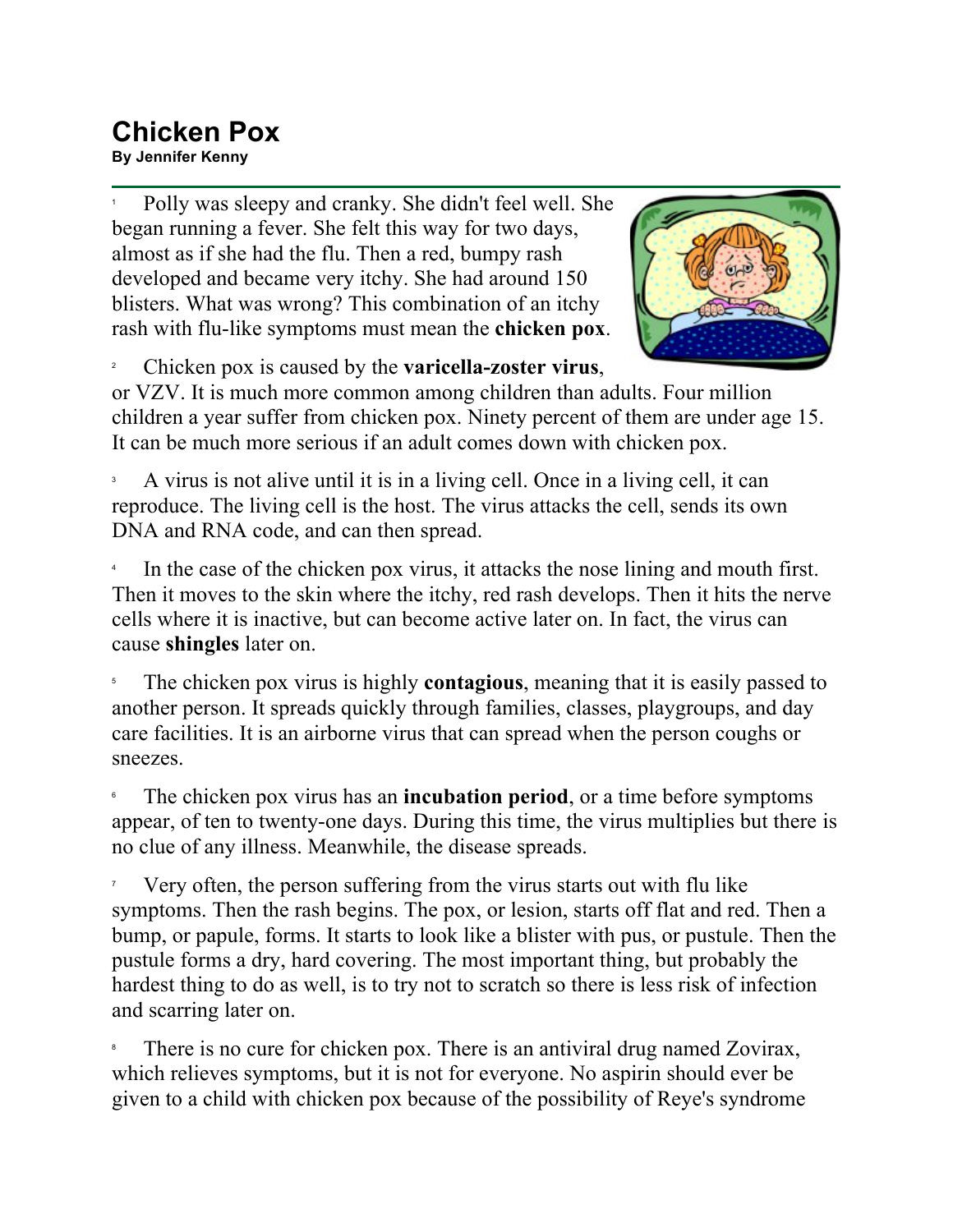developing. The aspirin can cause delirium, severe vomiting, convulsions, or a coma.

9 To relieve itchiness, there are several home remedies. A cool bath in uncooked oatmeal, baking soda, or cornstarch may help. Calamine lotion helps, too. Parents often put gloves or socks on the hands of little children so they can't scratch while they are sleeping.

<sup>10</sup> In 1995, the American Academy of Pediatrics approved the use of Varivax, or a chicken pox vaccine, for children 18 months to 12 years who have never had the chicken pox. There are exceptions to the recommendation so the doctor should always discuss theses recommendations individually. The vaccine is used to prevent the disease. It is actually made of the virus so the vaccine tricks the body and causes the body to create antibodies to fight the disease. Questions remain about the long-term effectiveness of the vaccine, but it is incredible to think that this once common childhood illness might be a thing of the past.

Copyright © 2010 edHelper